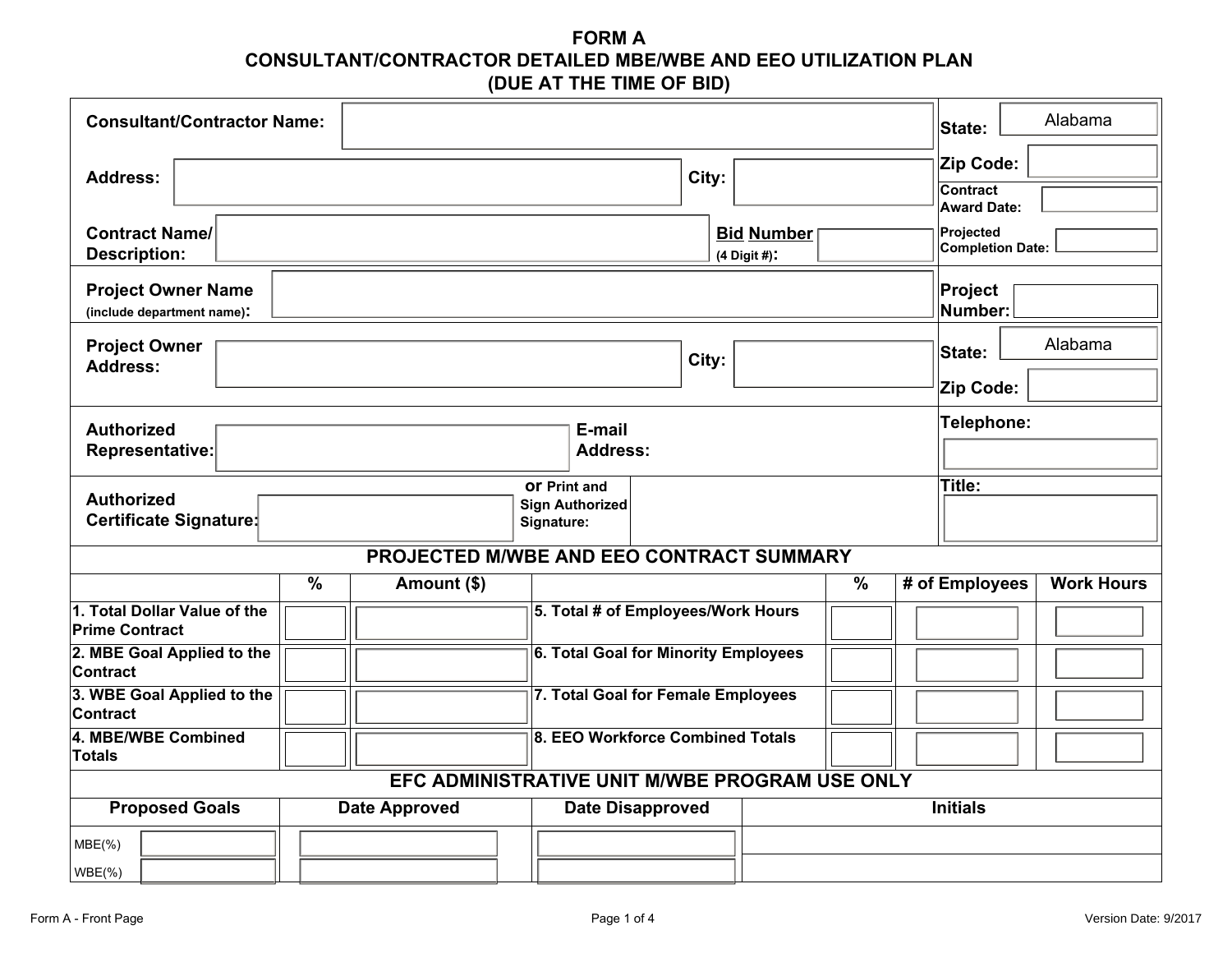## **FORM A CONTINUED**

#### **SECTION I - MBE INFORMATION:**

**In order to achieve the MBE Goals, New York State certified MINORITY-OWNED firms are expected to participate in the following manner:** 

| <b>MBE Firm</b>                                                                    | <b>Description of Work (MBE)</b> | <b>Project MBE Contract</b><br><b>Amount and Award Date</b> | <b>Contract</b><br><b>Schedule Start</b><br><b>Date</b> | Contract Payment<br><b>Schedule</b> | Project<br><b>Completion Date</b> |
|------------------------------------------------------------------------------------|----------------------------------|-------------------------------------------------------------|---------------------------------------------------------|-------------------------------------|-----------------------------------|
| Name:<br>Address:<br>City:<br>Zip Code:<br>State: Alabama<br>Telephone:<br>E-mail: |                                  | \$<br>Date:                                                 | Date:                                                   |                                     | Date:                             |
| Name:<br>Address:<br>City:<br>Zip Code:<br>State: Alabama<br>Telephone:<br>E-mail: |                                  | \$<br>Date:                                                 | Date:                                                   |                                     | Date:                             |
| Name:<br>Address:<br>City:<br>Zip Code:<br>State: Alabama<br>Telephone:<br>E-mail: |                                  | \$<br>Date:                                                 | Date:                                                   |                                     | Date:                             |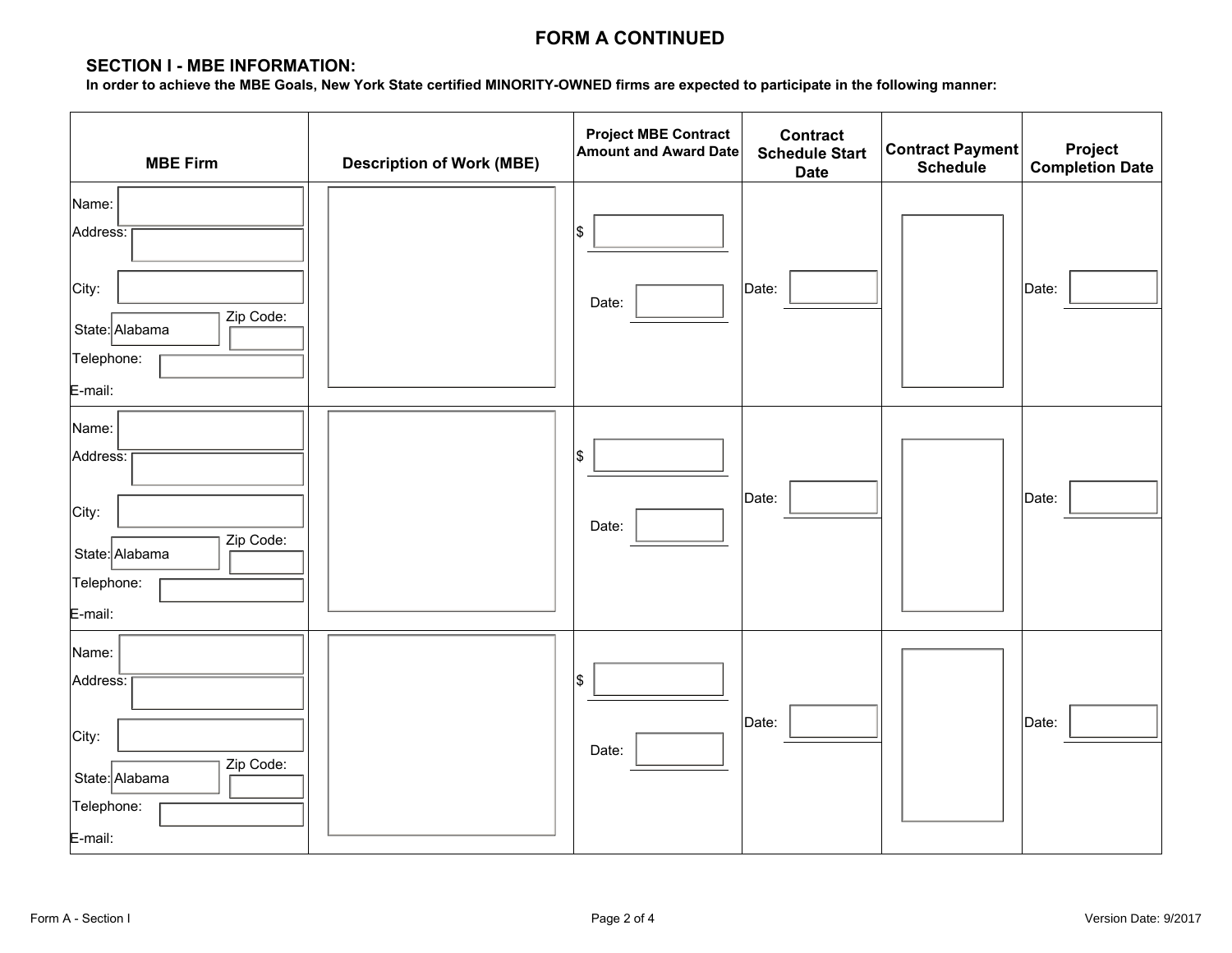## **FORM A CONTINUED**

## **SECTION II - WBE INFORMATION:**

**In order to achieve the WBE Goals, New York State certified WOMEN-OWNED firms are expected to participate in the following manner:** 

| <b>WBE Firm</b>                                                                    | <b>Description of Work (WBE)</b> | <b>Project WBE Contract</b><br><b>Amount and Award Date</b> | <b>Contract</b><br><b>Schedule Start</b><br><b>Date</b> | Contract Payment<br><b>Schedule</b> | Project<br><b>Completion Date</b> |
|------------------------------------------------------------------------------------|----------------------------------|-------------------------------------------------------------|---------------------------------------------------------|-------------------------------------|-----------------------------------|
| Name:<br>Address:<br>City:<br>Zip Code:<br>State: Alabama<br>Telephone:<br>E-mail: |                                  | Ι\$<br>Date:                                                | Date:                                                   |                                     | Date:                             |
| Name:<br>Address:<br>City:<br>Zip Code:<br>State: Alabama<br>Telephone:<br>E-mail: |                                  | \$<br>Date:                                                 | Date:                                                   |                                     | Date:                             |
| Name:<br>Address:<br>City:<br>Zip Code:<br>State: Alabama<br>Telephone:<br>E-mail: |                                  | Ι\$<br>Date:                                                | Date:                                                   |                                     | Date:                             |